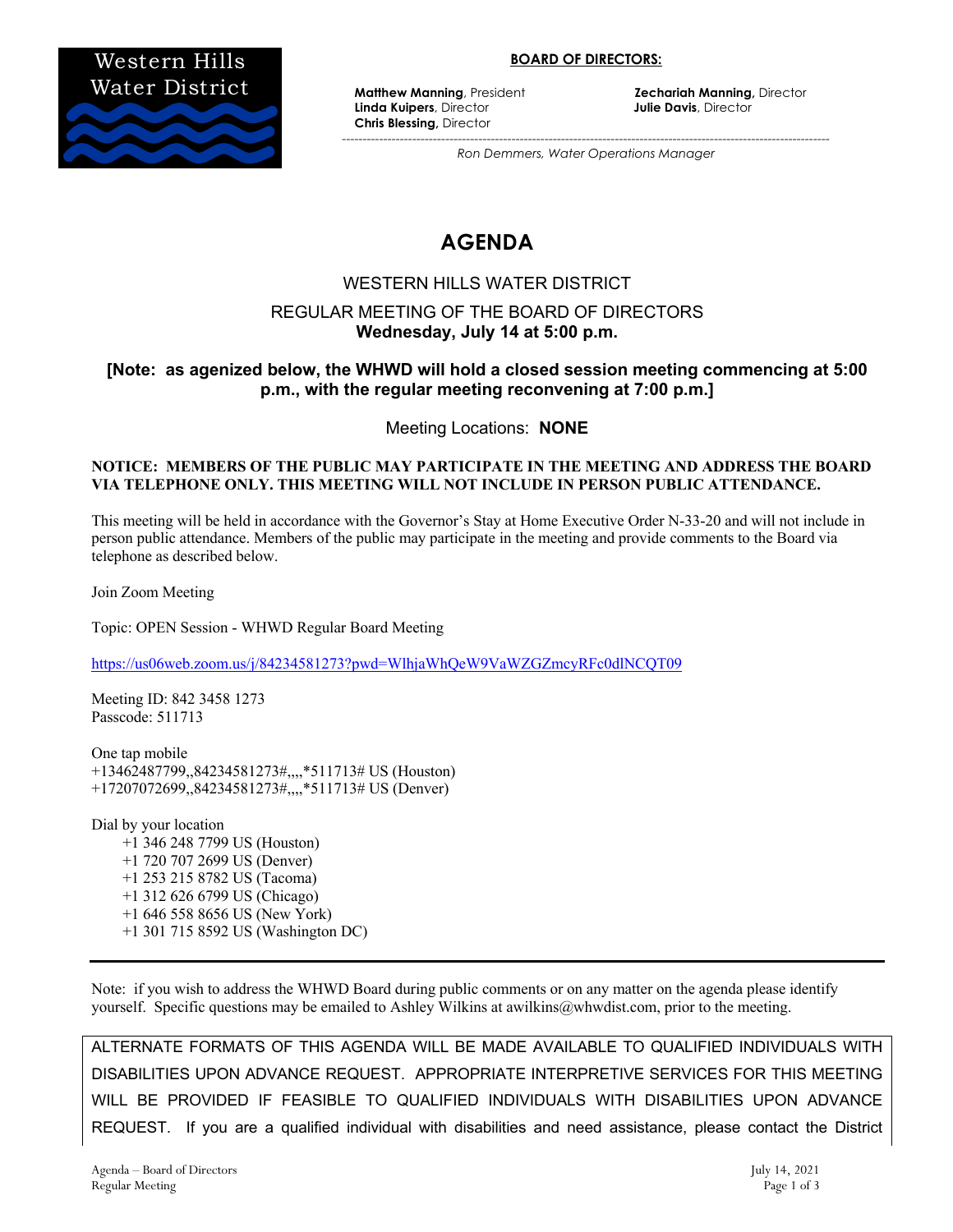Secretary at (209) 895-9493, 48 hours prior to the meeting to enable the District to make reasonable arrangements to ensure accessibility to this meeting.

*Any and all of the following agenda items are subject to action being taken by the Board of Directors by motion, resolution, or ordinance. Members of the public may address the Board of Directors concerning any agenda item during the Board's consideration of that item.*

## **1. Call meeting to order (5:00 p.m.)**

### **2. Roll Call**

# **3. Public Comments on Closed Session Items/Motion to Adjourn to Closed Session.**

**A. Pursuant to Government Code 54956.9 Conference with Legal Counsel – Existing Litigation:** 

**1) WHWD/Diablo Grande CFD No. 1 v. World International, LLC, et al./Stanislaus County Superior Court Case No. CV-21-002840 (Complaint in Judicial Foreclosure of Delinquent Special Tax Lien)**

**2) WHWD/Diablo Grande CFD No. 1 v. Angel's Crossing, LLC, et al./Stanislaus County Superior Court Case No. CV-21-003177 (Complaint in Judicial Foreclosure of Delinquent Special Tax Lien)**

**3) WHWD/Diablo Grande CFD No. 1 v. Angel's Crossing, LLC, et al./Stanislaus County Superior Court Case No. CV-21-003252 (Complaint in Judicial Foreclosure of Delinquent Special Tax Lien)**

**B. Pursuant to Government Code 54956.9(d)(4) Conference with Legal Counsel – Anticipated Litigation: one potential case.**

**WESTERN HILLS WATER DISTRICT - MEETING OF THE BOARD OF DIRECTORS Wednesday, July 14, 2021 at 7:00 p.m.**

**7:00 p.m. – Reconvene Open Session**

### **4. Reportable Actions Taken During Closed Session**

### **5. Motion approving Consent Calendar**

*All matters listed hereunder shall be acted upon by a single vote of the Board. There will be no individual discussion of these items unless a member of the Board or the public so requests, in which event the matter shall be removed from the Consent Calendar and considered as a separate agenda item.*

- a. Approval of the June 2021 Checks and Warrants.
- b. Approval of minutes for regular meeting June 9, 2021.

### **6. Action Items**

- a. Consideration and Approval of Resolution No. 2021-11, Resolution of the WHWD re Approval of Expenditure of Approximately \$50,000 of Diablo Grande Community Facilities District No. 1 Mello-Roos bond Refinance Proceeds for the Payment of Immediate WHWD Expenses.
- b. Consideration and Approval of Resolution No. 2021-12, Resolution of the WHWD re Conversion to Resident Voting District in Accordance With Water Code §35052.
- c. Discussion and possible motion re clarification of policies regarding the filling of swimming pools